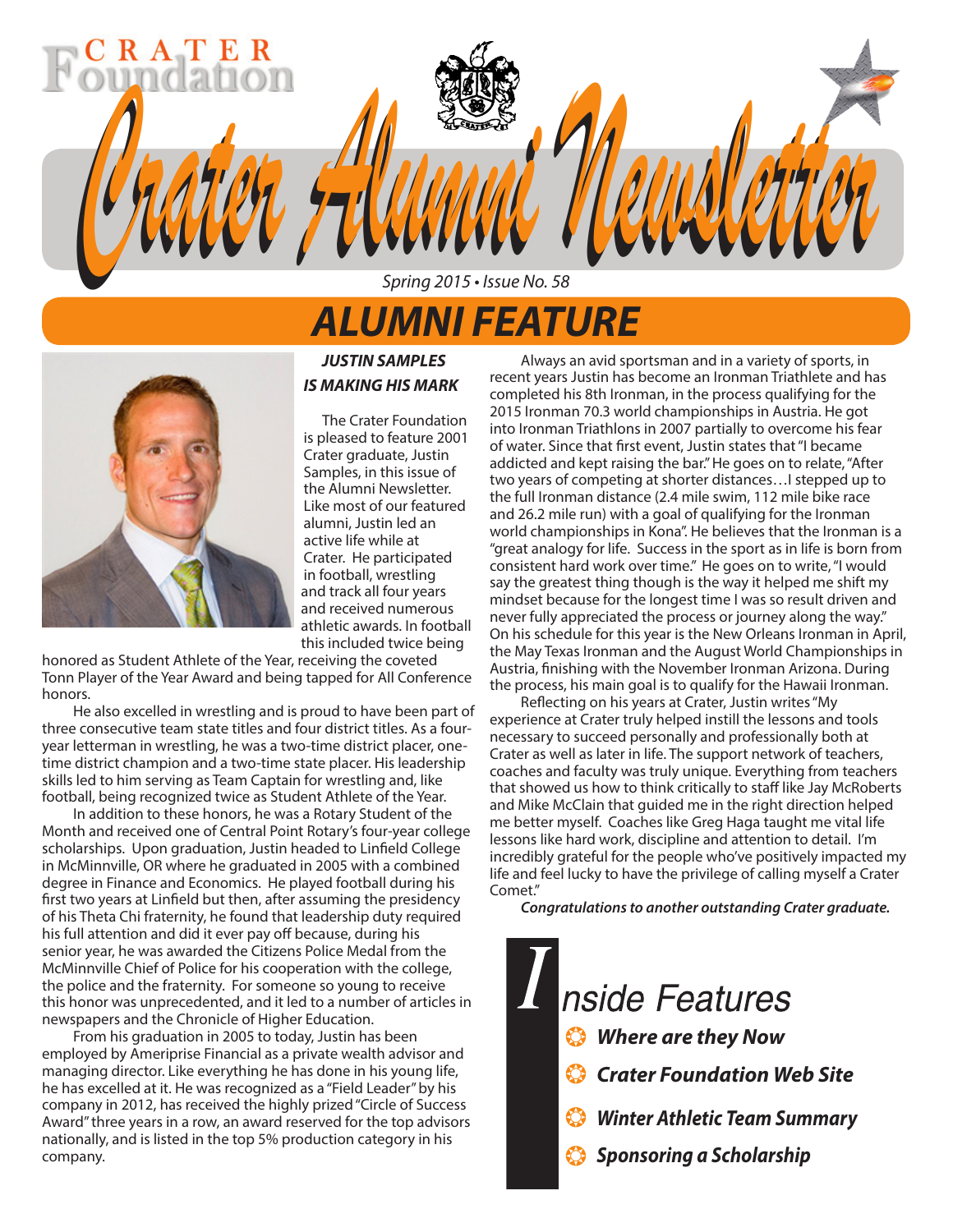# are<br>they

#### *1952 – 1959*

**NADRA MOORE GOLDEN** (56) – lives in Woodburn, Oregon with her husband, Jerry (56). After attending Southern Oregon University, Nadra spent most of her life as a secretary piano teacher and music performer on both organ and piano. She spent many years in Southern California with her former husband before retiring back in Oregon. She married her husband Jerry in 2006 and they are now enjoying living on a golf course fairway and sharing their hobby of "antiquing" as well as enjoying the beautiful Willamette Valley. Nadra has two grown children and one grandson while Jerry has two daughters and four grandchildren. Nadra still plays the piano and is an artist, following her mother and sister who were both renowned artists in the Rogue Valley.

#### *1960 – 1969*

**KAREN LARSON RHODES** (60) – lives in Central Point with her husband, John. They have two grown children, Cheryl Conger Noles (83) and her husband Scott (81) and Mike Rhodes (96). They also have a granddaughter that is part of the 2015 graduating class from Crater. Now retired both John and Karen enjoy attending their granddaughter's basketball games, traveling and doing volunteer work for their community.

**GERI LEMONS CALVIN** (63) – lives in Central Point with her husband, Larry. After living in Southern California they moved back to the Rogue Valley 1977. The have three grown children, one grandson and two grand-daughters. Geri worked at 3M, Imation and Eastman Kodak for almost 28 years and retired in 2007. Her husband retired from Boise Cascade in 2006. They are enjoying retirement to the fullest with home improvement projects, visiting their daughter and family in Florida and going to San Diego to visit their youngest son.

LENNARD FIERLING (66) – lives in Colton, Oregon where he retired in 2011. Drafted into the Army in 1968 he spent a tour in South Vietnam. After being discharged he obtained his pilot ratings and was a professional pilot and flight instructor for 23 years and flew fire patrol for the state of Oregon. He worked as a U.S.P.S. letter carrier in the Portland area for 20 years. Lennard has two grown children and three grandchildren. He owns his own 1940 Taylorcraft and a 1999 Mazda Miata.

**DANIEL NELSON** (67) – lives in Medford with his wife, Charon. He is a senior Medicare advisor and Insurance broker with Jones & Associates in Medford. Dan was in the Army from 1968 to 1971 and served in Vietnam from 1969-1970. He has two daughters, Kristi Blackhurst who is head of surgery & trauma at Medford Asante and Kori Acosta who has two children and lives with her family in Eagle Point where they own a successful landscaping business. Charon is retired after owning Williams Beauty Supply for 40+ years.

#### *1970 – 1979*

**BARBARA HANSON BROWN** (70) – lives in Littleton, Colorado with her husband, Dennis after eighteen years in the Bay Area of California. They have three grown children and five grandchildren. Barbara worked part time in a senior community for over thirteen years in the Life Enrichment Department. Her husband owned his own lighting business in California and is now in sales. In their free time they enjoy hiking, low key mountain biking an occasionally go snowshoeing. They love the Lord, their church and are involved in Bible studies.

**STEVE MCGEE** (70) – lives in Central Point with his wife, the former Janice Wolfard (72). Both now retired, they love to spend time with their five year old grandson and their eleven year old granddaughter. They also enjoy fishing, camping and just being outdoors in general.

**TIM MCCARTNEY** (70) – lives in Central Point with his wife of nearly 40 years, Kathy. Tim was in the Army as an MP from 1971-75 stationed in Ft. Ord, California, Augusta, Georgia, then to Teague, Korea and finally to White Sands Missile range in Alamagordo, New Mexico. Tim was a Deputy Sheriff with Jackson County from 1978-1985 then with the Medford Police department from 1985-2009. After retiring, he went back to work part time as a Civil Deputy for Jackson County for 2009-1012. His wife retired this year after38 years in the medical field. They love to travel the United States and Mexico in their motorhome. They are also avid snowmobilers and Tim is a member of the band "SnakeBite".

**SUE ST. ARNOLD GINTER** (71) – lives in Eugene, Oregon with her husband, Douglas. She has two grown children, daughter Tracy and son Peter and eight grandchildren. Suzi works part time as an Office Administrator and doing sewing for their son's business. Her husband works full time for G&D Chillers. They also maintain several rentals they own and one of their son's rentals. They love to travel with their last adventure to Friday Harbor.

**SUSANNE DETERING MOAR** (79) – lives in St. Louis, Missouri with her husband, Bill. After graduating from OSU in 1984 in Elementary education Susanne taught six years in San Bernardino, California and attended graduate school at UC Riverside. They then lived in Auburn, Alabama for nineteen years where Bill was a professor of entomology at Auburn University and Susanne taught for Auburn City Schools, becoming a state finalist for Alabama Teacher of the year in 2005. They moved

in 2009 to St. Louis where Bill works for Monsanto and Susanne works in the Rockwood School District as the Elementary Science Curriculum Coordinator. They have two grown daughters, Stephanie and Shannon. They love to garden and travel, especially to Hawaii and Europe.

#### *1980 – 1989*

**DARREN GRADY** (85) – lives in Hillsboro, Oregon with his wife, Jody and their two boys. After graduating from Princeton University with a political science degree and from Pepperdine University with a Master of Science degree he worked for Intel in Portland as a human resource specialist. After working for Gateway computers, Washington Mutual, The Clarion Group and then Clearwire, he has worked as the Senior Director, Global Organization Capability with Nike since 2010. **DERICK COUGLE** (86) – lives in Oregon city after graduating from University of Oregon. He is a manger of a Walmart Superstore in Oregon City. **SHAYNA HAMILTON** (87) – lives in Central Point with her husband, Poniani Balaru Naicern. They have 3 year old twins a boy and a girl. Shayna graduated from

Oregon State University with a degree in pharmacy. She has lived in and worked in pharmacies in Portland, Denver, Corpus Christi and northern California. She is presently a stay at home mom.

**ROBERT JOHNSON** (88) – lives in Coeur D Alene, Idaho with his wife, Hedi. The have three children. Robert graduated from BYU and then went on a two year mission to Italy. He returned to BYU and then graduated from Pacific University School of Optometry. He presently owns and operates his own Eye Clinic.

#### *1990 – 1999*

**GREG WOOLSEY** (91) – lives in Newberg, Oregon with his wife, Beth and their five children. Greg graduated from George Fox College with a Bachelor of Science degree in mathematics. He worked for an information management group with computer counseling in Portland and presently works for FIREapps, as a Senior Software Engineer designer of software.

**BRIAN GOERES** (97) – lives in Loveland, Colorado with his wife, Annette and their five children. Brian graduated from Oregon State University with a Bachelor of Science in Electrical Engineering. He worked for several companies in the Portland area an as an Electrical Engineer including as a power supply procurement engineer at Analog Devices. He currently works at Electron Instruments where he is an Engineering Technician in Loveland.

**TAWN CORCORAN THOMPSON** (97) – lives in Oroville, Washington with her husband, Michael and their three children. Tawn graduated from University of Idaho with a Bachelor's degree in foods and nutrition. Upon graduation she spent a year in Costa Rica and then returned to complete her Master's degree also in nutrition. She worked at Silverton Hospital in Portland then moved to Oroville and worked for Head Start and taught nutrition at Wenatchee Valley College. **MICHELLE BOND** (98) – lives in Springdale, Arkansas. Michelle graduated from Colorado State University with a degree in Food Sciences. She worked in Portland, Oregon as a Nutrition Scientist and received her Masters of Business in administration from Portland State. Currently she is assistant product manager, a marketing position for Tyson Foods in Springdale.

#### *2000 – 2004*

JANELLE GORES RALPH (00) - lives in Sams Valley with her husband Ben (99). Janelle graduated from George Fox College with a degree in elementary education. She worked in JiangHan University in Wuhan, China and was a substitute teacher in Vigo County Schools and Sullivan County Schools in Indiana. Currently she substitutes in Central Point School District and Medford School District. She is an avid distance runner and is currently working on running a half marathon in all 50 states.

**KATIE SLUSHER** (03) – lives in Huntington Beach, California where she is an Assistant to High School Ministry and Office Manager at Compass Bible Church in Aliso Viejo, California. After graduated from Maters College in California with a Bachelor's of Science degree in Business/Accounting she moved to Orange County and worked in public accounting and became a leader in the high school ministry.

**JED TAUCHER** (04) – lives in Central Point. After graduating from Oregon State University with a Bachelor of Science in Biology he then attended Oregon Health and Science University School of Dentistry and did his dental residency in Honolulu, Hawaii. He is currently a general dentist in Medford, Oregon.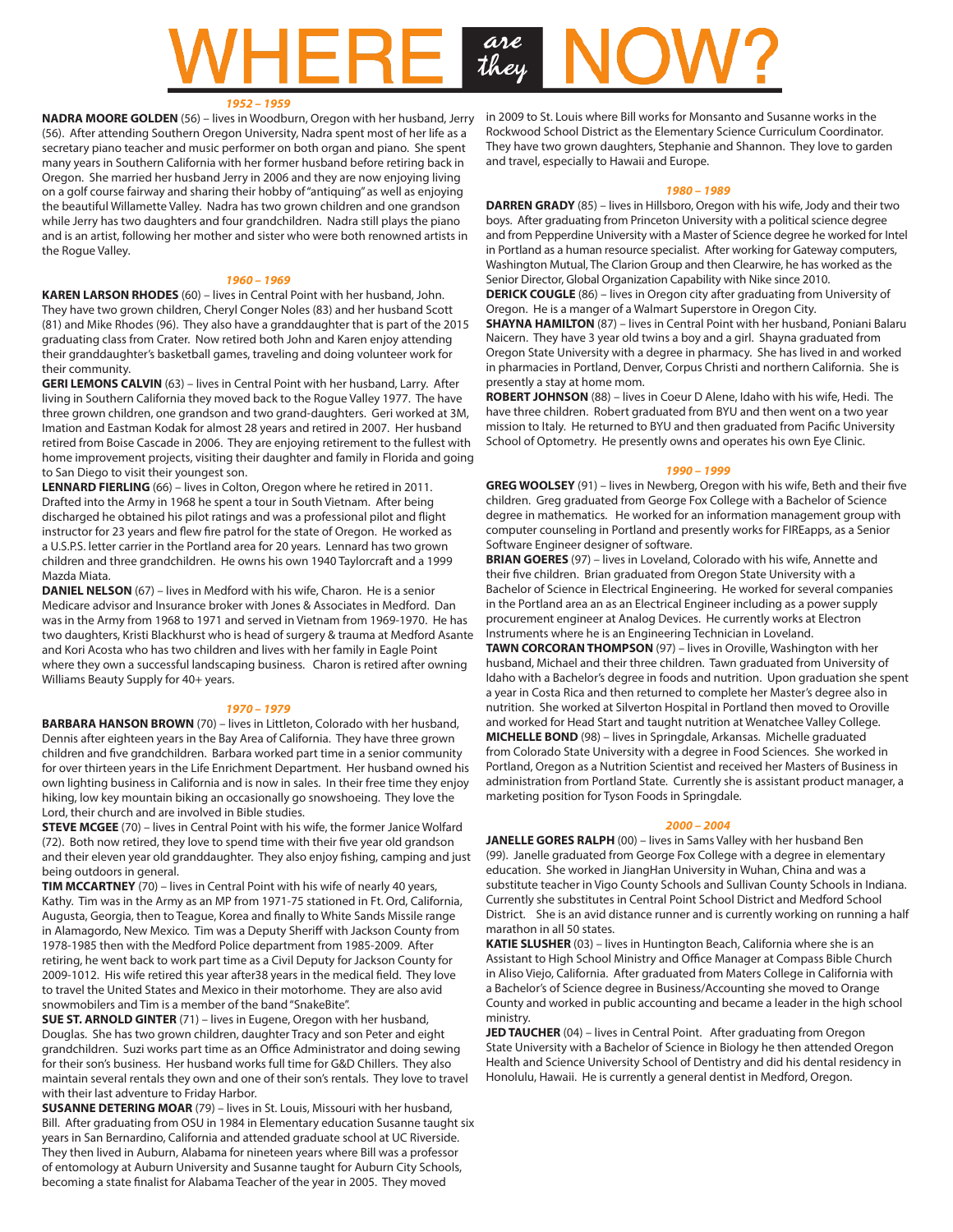## **Would You Like To Sponsor A Scholarship?**

From time to time we are contacted by Alumni who are interested in sponsoring a scholarship. The first question that is usually asked is "What do we need to do if we want to sponsor a scholarship"? The second question asked is, "How much money do we need to donate in order to sponsor a scholarship"? These are great questions and certainly appropriate.

 The answer to the first question is very simple. Just contact Jay McRoberts, Jill Layton or Harvey Tonn at craterfoundation@ district6.org or 541-494-6308 and we will explain the process. It's very simple, you tell us what the amount of the scholarship should be and any guidelines you want to attach to it. When you send the money to the Foundation we will send you tax information. Remember we are a tax 501(C)(3) organization so any donation is tax free.

 To the second question, it only takes \$500 for a scholarship. You may donate annually or at any time you wish. We will set up an account within the Foundation and you set the amount you want awarded yearly from that account. Some people donate larger amounts and direct the Foundation to determine the amount used each year. Remember, once the money is donated to the tax exempt Foundation, it then belongs to the Foundation to manage.

If you have other questions please don't hesitate to contact us.

## **Scholarship Dessert/Auction**

The 20th annual Crater Foundation Dessert/Auction was held Saturday, December 6, 2014. This 20th year spectacular event attracted a record crowd of more than 550 people! People competed for many silent auction items and there was spirited bidding for more than 45 oral auction items.

A number of new and/or different ways for people to contribute were introduced and seemed to have met with great approval. People attending had a great and enjoyable time while having the opportunity to support a great cause, "furthering education for our young people".

In addition, people raised paddles to contribute to scholarships for Crater graduates who have completed at least 1 year of college. More than \$65,000 was raised at this year's gala event with all money raised going to scholarships for Crater High School graduates! Those graduates say, "Thank You!"

As always, every penny helps enable dreams to become reality. Everyone who attended can walk away and know that they helped make a difference in a young person's life. If you would like further information on how you can help, please contact us at craterfoundation@district6.org or phone 541-494-6308. Next year's auction will be held Saturday, December 5, 2015.

## **Crater Foundation Information**

Web Site: craterfoundation.district6.org E-mail: craterfoundation@district6.org Facebook: http://www.facebook.com/craterfoundation Telephone: 541-494-6308

| Mailing address: | <b>Crater Foundation</b> |  |  |  |  |
|------------------|--------------------------|--|--|--|--|
|                  | P.O. Box 5172            |  |  |  |  |
|                  | Central Point, OR 97502  |  |  |  |  |

## **Winter Sports Summary**

**5A-3 Midwestern League**



Now playing in the 5A-3 Midwestern League in all sports, the Comets played against Ashland, Churchill, Eagle Point, Marist, North Eugene and Springfield.

**The Crater Comets wrestling team** placed second in the Midwestern League district qualifying 18 wrestlers for the state tourney. At the State Tournament the Comets finished 6th in the 5A division. They had 6 state placers including one 2nd, two 3rd, two 4th and one 5th place finishers.

**The Comets girls' basketball team** finished tied for first in the Midwestern League and earned a bye in the first state playoff round. They defeated Central High School in the second round of state playoffs 56 – 33 and have earned a trip to the final eight 5A state tournament in Corvallis. As we go to press they will be playing Springfield High.

The Lady Comets have a season record of 23 - 2.

**The Comets boys' basketball team** finished 4th in the Midwestern League standings and earned a state play-off game with Central High School. Unfortunately the Comets season ended with 51 - 41 loss. They finished the season with a 17 - 8 record.

**The Crater girls swim team** finished 6th in the Conference and did not place swimmers into the state meet.

**The Crater boys swim team** finished 6th in the Conference and did not place swimmers into the state meet.

**The Crater hockey team** fell short of the District playoffs and therefore did not qualify for the state meet.

## **Crater Foundation Web Site**

**Are you aware of our Crater Foundation web site?** Have you visited the web site? If you're not aware of the web site or have not visited the web site lately, we would encourage you to do so. Our web site is designed not only to give you information about the Foundation, but to allow you the opportunity to make credit card donations to the Scholarship programs of the Foundation. Remember we are a 501©(3) tax exempt organization and all donations are tax deductible.

**More about the web site:** you can read about former District 6 teachers; read about members of the Crater High Athletic Hall of Fame; read any or all of the 57 issues of the Crater Alumni Newsletters; read about upcoming class reunions; read the memorial list of Crater High graduates including former District 6 teachers and administrators and read the scholarship applications that Crater High graduates use to apply for Foundation scholarship financial assistance. There is much more to read in the web site including a list of scholarship donors, ways to get involved, results of our annual Dessert/Auction and more.

We would encourage everyone to read and explore more about the Crater Foundation and what it does for the support of young people.